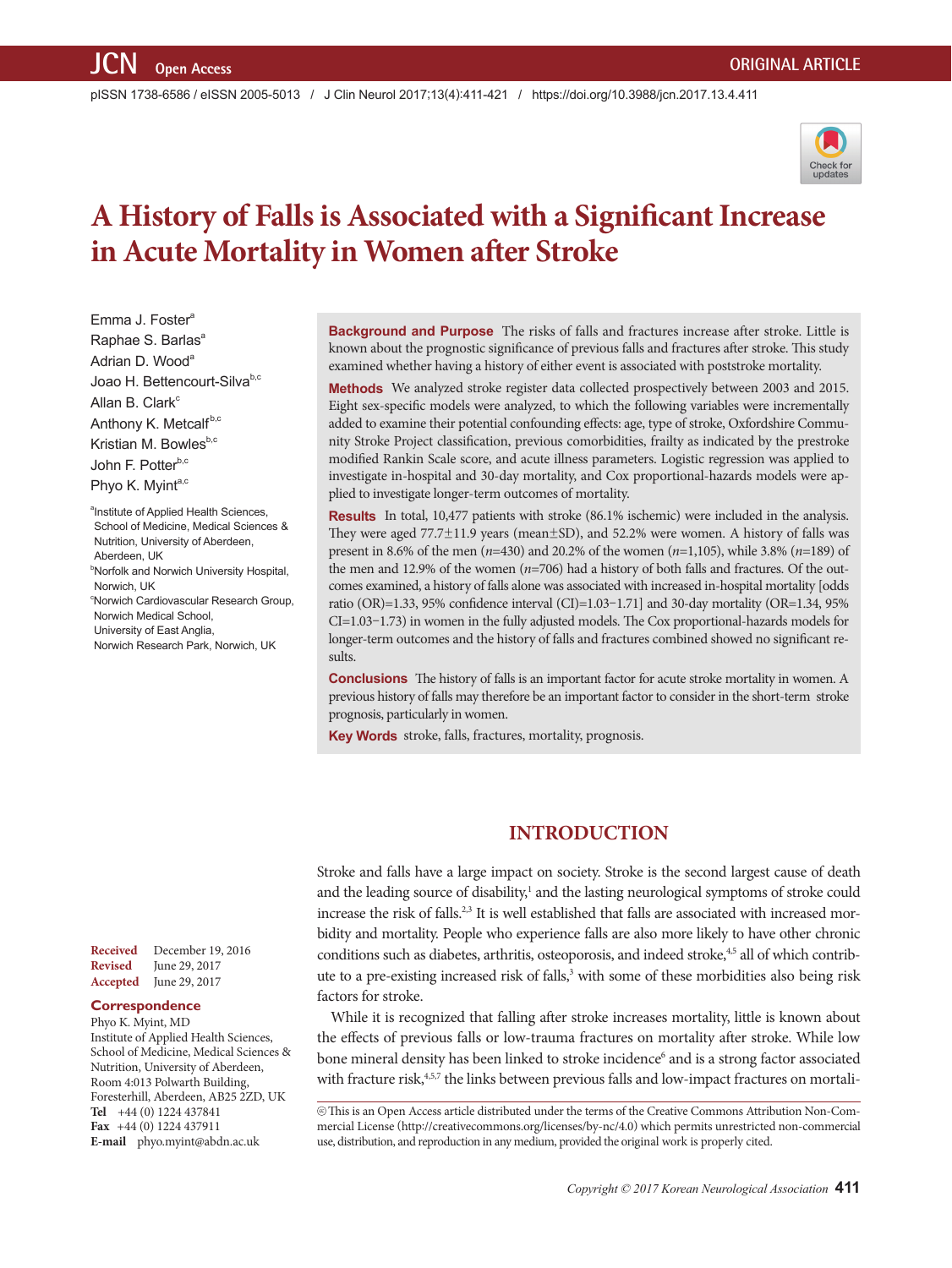ty outcomes after stroke remain unclear. Identifying such links may have important prognostic implications, including for identifying those patients with stroke who require targeted intervention.

The aim of the current study was therefore to determine whether a history of falls or a history of falls and fractures is associated with immediate mortality and predicts longerterm mortality after stroke.

# **Methods**

#### **Study population**

The study population was drawn from the Norfolk and Norwich University Hospital Stroke and Transient Ischaemic Attack Register (NNSTR) in East Anglia, UK, which has a catchment population of approximately 750,000 people. The NNSTR was set up in late 1996, with regular annual record linkage of comorbid conditions and mortality status after stroke, thereby providing a unique opportunity to examine the outcomes of these patients over a long-term follow-up. The register received research database ethical approval from the Newcastle and Tyneside National Health Service and the Research Ethics Committee (approval no. 12/NE/0170). The study protocol was approved by the Steering Committee of the Register.

#### **Data collection**

The data collection methods have been described previously.<sup>8-10</sup> In brief, the data entry team entered paper and electronic records into the stroke register database prospectively, under supervision by clinicians. Patients were included if they had a confirmed ischemic or hemorrhagic stroke based on clinical examinations, the medical history, and neuroimaging results. Only the first recorded stroke in the database was used in the analysis of each patient. The prestroke modified Rankin Scale (mRS) score is commonly used to measure the level of disability (with 0 indicating no disability, 5 indicating severe disability and requiring constant nursing care, and 6 indicating being dead), and it was confirmed from medical records or from the history as reported by patients and relatives.

The predicting variables used in the study were a history of falls and a history of falls and fractures. A history of falls or fractures was defined as either event occurring before the date of the stroke event. This indicated that falls occurred in women at a median of 1.44 years before their stroke [interquartile range (IQR)=3.72 years] while fractures occurred at a median of 2.24 years (IQR=4.54 years); the corresponding values for men were 1.16 years (IQR=3.21 years) and 1.50 years (IQR=4.24 years), respectively. The International Classification of Diseases tenth revision (ICD-10) codes for the

occurrence of falls were W00 to W19, while those for fractures were ICD-10 codes S82, S72, S62, S52, S42, S32, S22, S12, S02, T14.2, and T10. Patients who had a history of fractures were only included if they also had a history of falls, since the fractures were then more likely to be associated with low-trauma (i.e., fractures associated with falls and therefore frailty, not high energy trauma).

#### **Statistical analysis**

The statistical analysis was performed using SPSS Statistics (version 24, IBM Corp., Armonk, NY, USA). In the analysis we used sex-specific data to fully examine the effects of a history of falls and fractures stratified according to sex, since women are more likely to fall than men and are also more prone to osteoporosis.3,4 Descriptive statistics were calculated separately for men and women, with and without a history of falls or a history of falls and fractures. Continuous variables are presented as mean±SD values, while categorical variables are presented as number and percentage values. Characteristic data were compared between patient groups using independent-samples *t*-tests for continuous variables and chi-squared tests for categorical variables.

We investigated the effects of a history of either falls alone or of both falls and fractures on the stroke prognosis in terms of mortality at six different time periods for men and women separately. The outcomes were defined by mortality at these time points: in-hospital, 0–30, 31–90, 91–365, 366– 1,095 (1–3 years), and 1,096–3,650 days (3–10 years). These time points were selected to allow the in-hospital and short-, medium-, and long-term effects of a history of either falls alone or falls and fractures on poststroke mortality to be examined accurately, without deaths during the previous time points distorting the results. Binary logistic regression was used to obtain odds ratios (ORs) for the short-term analysis of in-hospital mortality and mortality up to 30 days, while Cox proportional-hazards model regression was used to obtain hazard ratios for the longer-term analysis of mortality from day 31 onward.

The variables included in regression models examining mortality outcomes were chosen based on our own work and that of others that have shown impacts on stroke mortality. We incorporated the identified variables in eight models that were analyzed separately for men and women: Models A–F, where Model F was the fully adjusted model, and Models C2 and G were used for two sensitivity analyses. These models were constructed to fully analyze, in a step-by-step approach, the complex relationships between falls, fractures, and stroke mortality in order to examine the potential confounding effects of variables incrementally added to the following adjusted models:

A) Not adjusted.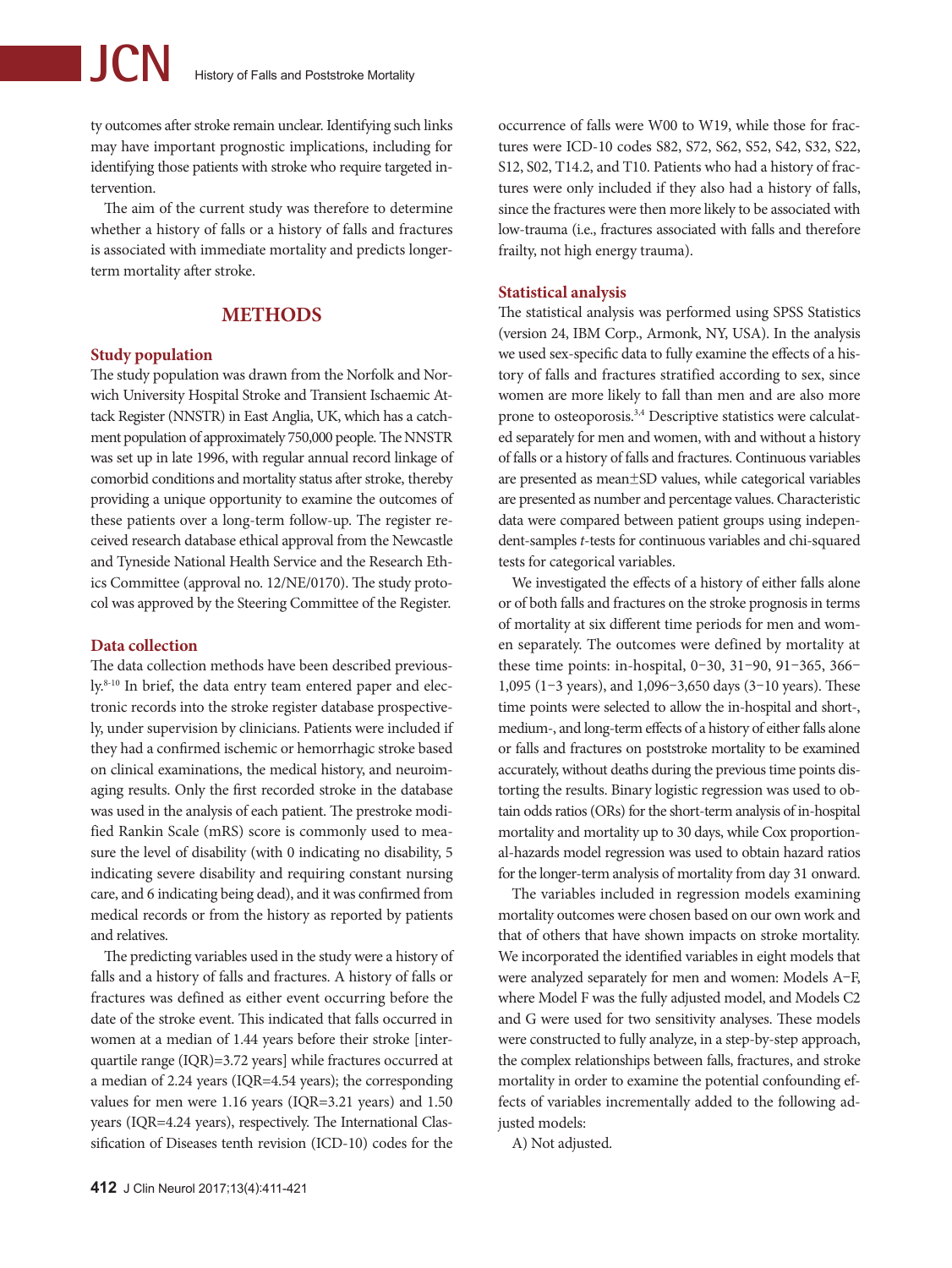B) Adjusted for age, stroke type (ischemic or hemorrhagic), and Oxfordshire Community Stroke Project (OCSP) classification (lacunar stroke, partial anterior circulation stroke, posterior circulation stroke, and total anterior circulation stroke).

C) Further adjusted for the presence of pre-existing comorbidities before stroke (previous strokes, transient ischemic attacks, congestive heart failure, coronary heart disease, atrial fibrillation, myocardial infarction, diabetes, hypertension, peripheral vascular disease, chronic kidney disease, chronic obstructive pulmonary disease, dementia, hyperlipidemia, and cancer).

C2) Used in a sensitivity analysis to examine the effects of a previous history of stroke on the results, adjusting for the same variables as in Model C but excluding patients who had a previous history of stroke.

D) Further adjusted for prestroke disability (mRS score=  $0-5$ ).<sup>11,12</sup>

E) Further adjusted for the acute illness parameters of the admission white blood cell count and C-reactive protein.<sup>13,14</sup>

F) Further adjusted for the acute illness parameters of the admission serum sodium, albumin, and glucose.<sup>15-17</sup>

G) Used in a sensitivity analysis to examine the impact of the prestroke mRS score (a measure of frailty) on outcomes by removing this variable from the final adjusted model (Model F).

Missing data were excluded from each successive model.

## **Results**

In total, 11,729 stroke cases were recorded between January 2003 and April 2015. Applying the exclusion criteria of the study as detailed in Supplementary Fig. 1 (in the online-only Data Supplement) resulted in 10,477 cases for inclusion in the analysis. Although set up in 1996, cases before 2003 were excluded since electronic record linkage for some variables (e.g., blood tests and extensive comorbidity linkage through electronic records) was not available before this time. Six stroke events were excluded due to the patients being younger than 18 years, and 990 were excluded due to them being related to the second or third admission of the same patient during the study period (to avoid duplicate data, we only included stroke cases that were the first recorded in the register for each patient). A further 102 were excluded because they were lost to follow-up, and lastly 154 were excluded because they had a history of fractures but not a history of falls. Therefore, 10,477 people with stroke recorded for the first time in the register during the study period were included in the analysis.

The cohort was aged  $77.7\pm11.9$  years (mean $\pm$ SD); 47.8% were men (*n*=5,003) and 52.2% women (*n*=5,474). A history of falls was observed in 14.7% of cases (*n*=1,535), 72.0% of which involved women. A history of falls and fractures combined was observed in 8.5% of cases (*n*=895), most of which (78.9%) involved women. Ischemic stroke occurred in 86.1% of the cases, with the most common OCSP stroke classification (31.0%) being partial anterior circulation stroke. Most (59.0%) of the patients had a prestroke mRS score of 0. The prevalence of a history of both falls and falls and fractures increased with age and was significantly higher in women: 20.2% of the women had a history of falls compared with only 8.6% of the men, and 12.9% of the women had a history of both falls and fractures compared with 3.8% of the men. The distribution of stroke types was similar between those with and without a history of falls.

Tables 1 and 2 list the basic data characteristics for those with and without a history of falls or a history of falls and fractures in men and women, respectively. The prestroke mRS score was higher in the presence of a history of falls in both men and women. The prevalence rates of dementia, hypertension, previous stroke, congestive heart failure, coronary heart disease, atrial fibrillation, diabetes, chronic kidney disease, and chronic obstructive pulmonary disease were higher in patients with a history of falls or a history of falls and fractures than in nonfallers ( $p$ <0.05). A history of transient ischemic attacks was more common in women with a history of falls or a history of falls and fractures (*p*<0.001), while there was no such association in men. Peripheral vascular disease was associated with a history of falls alone in both men (*p*<0.001) and women (*p*=0.018) and with a history of falls and fractures in men only (*p*<0.001). In women, hyperlipidemia was only associated with a history of falls (*p*=0.011), as was myocardial infarction (*p*=0.007). In men, hyperlipidemia was also associated with a history of falls ( $p=0.036$ ), and a history of myocardial infarction was associated with both a history of falls and a history of falls and fractures (*p*=0.005 and <0.001 respectively). Cancer was not significantly associated with a history of falls or a history of falls and fractures in women ( $p \ge 0.377$ ), while it was significantly associated with a history of falls (*p*<0.001) but not with history of both falls and fractures (*p*=0.226) in men.

Table 3 presents the effects of a history of falls on mortality in both men and women. The patients were divided into two categories for the analysis: those with and without a history of falls. The analyzed event was the number of deaths occurring during the specified time period, and this was divided by the total number of patients in that period. The total number of cases examined in the models decreased as the number of adjusted variables increased, which was due to any cases with missing data being excluded from the analysis. The in-hospital mortality rate was significantly higher in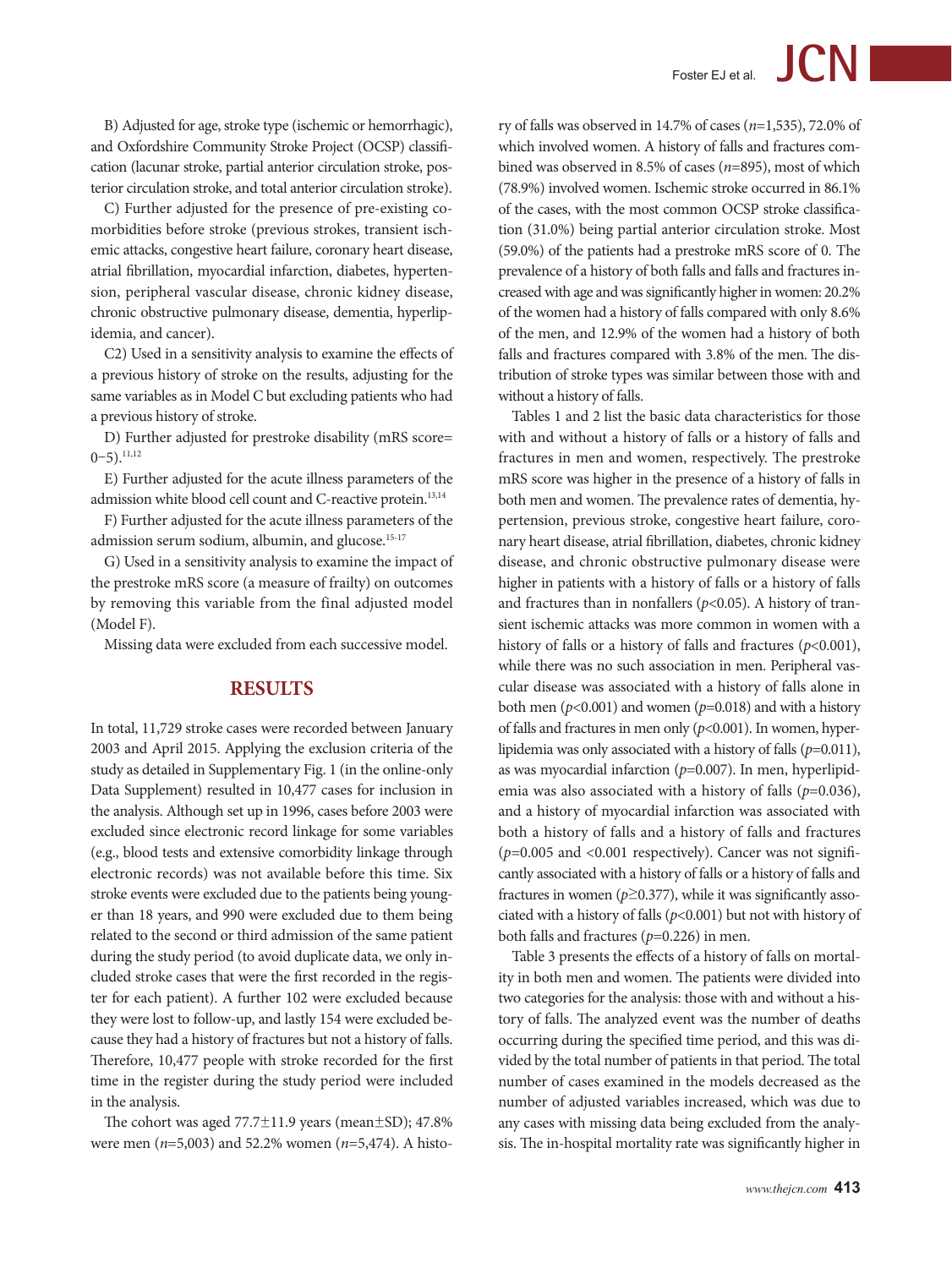Table 1. Characteristics of men with stroke and a history of falls alone or of both falls and fractures compared with no history

|                                                      |                 | Falls           |          | <b>Falls and fractures</b> |                 |                 |
|------------------------------------------------------|-----------------|-----------------|----------|----------------------------|-----------------|-----------------|
| Characteristic                                       | No              | Yes             | $p^{\S}$ | <b>No</b>                  | Yes             | $p^{\parallel}$ |
| Age group, years                                     |                 |                 |          |                            |                 |                 |
| <65                                                  | 900 (19.7)      | 36(8.4)         | < 0.001  | 919 (19.1)                 | 17(9.0)         | < 0.001         |
| $65 - 70$                                            | 603 (13.2)      | 17(4.0)         |          | 612 (12.7)                 | 8(4.2)          |                 |
| $71 - 80$                                            | 1,474 (32.2)    | 107(24.9)       |          | 1,526 (31.7)               | 55 (29.1)       |                 |
| $81 - 89$                                            | 1,337 (29.2)    | 189 (44.0)      |          | 1,449 (30.1)               | 77 (40.7)       |                 |
| 90<                                                  | 259(5.7)        | 81 (18.8)       |          | 308(6.4)                   | 32 (16.9)       |                 |
| Type of stroke*                                      |                 |                 |          |                            |                 |                 |
| Infarct                                              | 3,907 (85.9)    | 376 (88.1)      | 0.223    | 4,115 (86.0)               | 168 (88.9)      | 0.260           |
| Hemorrhage                                           | 640 (14.1)      | 51 (11.9)       |          | 670 (14.0)                 | 21(11.1)        |                 |
| <b>OCSP</b> classification                           |                 |                 |          |                            |                 |                 |
| Lacunar stroke                                       | 979 (21.4)      | 85 (19.8)       | 0.021    | 1,026 (21.3)               | 38(20.1)        | 0.817           |
| Partial anterior circulation stroke                  | 1,404 (30.7)    | 136 (31.6)      |          | 1,484 (30.8)               | 56 (29.6)       |                 |
| Posterior circulation stroke                         | 829 (18.1)      | 60 (14.0)       |          | 858 (17.8)                 | 31(16.4)        |                 |
| Total anterior circulation stroke                    | 781 (17.1)      | 75 (17.4)       |          | 818 (17.0)                 | 38 (20.1)       |                 |
| Undetermined                                         | 263(5.8)        | 40(9.3)         |          | 293(6.1)                   | 10(5.3)         |                 |
| Missing                                              | 317 (6.9)       | 34(7.9)         |          | 335 (7.0)                  | 16(8.5)         |                 |
| Prestroke mRS score                                  |                 |                 |          |                            |                 |                 |
| $\mathbf 0$                                          | 3,138 (68.6)    | 155 (36.0)      | < 0.001  | 3,231 (67.1)               | 62 (32.8)       | < 0.001         |
| 1                                                    | 489 (10.7)      | 50(11.6)        |          | 518 (10.8)                 | 21(11.1)        |                 |
| $\overline{2}$                                       | 250(5.5)        | 53 (12.3)       |          | 274(5.8)                   | 25 (13.2)       |                 |
| 3                                                    | 244(5.3)        | 83 (19.3)       |          | 288 (6.0)                  | 39 (20.6)       |                 |
| $\overline{4}$                                       | 117(2.6)        | 36(8.4)         |          | 135(2.8)                   | 18(9.5)         |                 |
| 5                                                    | 46(1.0)         | 12(2.8)         |          | 51(1.1)                    | 7(3.7)          |                 |
| Missing                                              | 289(6.3)        | 41(9.5)         |          | 313(6.5)                   | 17(9.0)         |                 |
| In-hospital mortality                                | 821 (18.0)      | 133 (30.9)      | < 0.001  | 895 (18.6)                 | 59 (31.2)       | < 0.001         |
| Comorbidities                                        |                 |                 |          |                            |                 |                 |
| Previous stroke                                      | 406 (8.9)       | 83 (19.3)       | < 0.001  | 455 (9.5)                  | 34 (18.0)       | < 0.001         |
| Transient ischemic attack                            | 128(2.8)        | 18(4.2)         | 0.102    | 139(2.9)                   | 7(3.7)          | 0.513           |
| Congestive heart failure                             | 318(7.0)        | 71 (16.5)       | < 0.001  | 357(7.4)                   | 32 (16.9)       | < 0.001         |
| Coronary heart disease                               | 841 (18.4)      | 131 (30.5)      | < 0.001  | 916 (19.0)                 | 56 (29.6)       | < 0.001         |
| Atrial fibrillation                                  | 573 (12.5)      | 131 (30.5)      | < 0.001  | 653 (13.6)                 | 51 (27.0)       | < 0.001         |
| Myocardial infarction                                | 220(4.8)        | 34(7.9)         | 0.005    | 234(4.9)                   | 20 (10.6)       | < 0.001         |
| <b>Diabetes</b>                                      | 473 (10.3)      | 76 (17.7)       | < 0.001  | 515 (10.7)                 | 34 (18.0)       | 0.002           |
| Hypertension                                         | 1,193 (26.1)    | 211 (49.1)      | < 0.001  | 1,305 (27.1)               | 99 (52.4)       | < 0.001         |
| Peripheral vascular disease                          | 124(2.7)        | 26(6.0)         | < 0.001  | 136(2.8)                   | 14(7.4)         | < 0.001         |
| Chronic kidney disease                               | 143(3.1)        | 48 (11.2)       | < 0.001  | 168(3.5)                   | 23(12.2)        | < 0.001         |
| Chronic obstructive pulmonary disease                | 213(4.7)        | 66 (15.3)       | < 0.001  | 247(5.1)                   | 32 (16.9)       | < 0.001         |
| Dementia                                             | 74 (1.6)        | 54 (12.6)       | < 0.001  | 102(2.1)                   | 26 (13.8)       | < 0.001         |
| Hyperlipidemia                                       | 206(4.5)        | 29(6.7)         | 0.036    | 221 (4.6)                  | 14(7.4)         | 0.073           |
| Cancer                                               | 591 (12.9)      | 82 (19.1)       | < 0.001  | 642 (13.3)                 | 31(16.4)        | 0.226           |
| Biochemistry                                         |                 |                 |          |                            |                 |                 |
| Admission C-reactive protein within the normal range | 1,576 (34.5)    | 152 (35.3)      | 0.032    | 1,666 (34.6)               | 62 (32.8)       | 0.007           |
| Admission C-reactive protein above the normal range  | 2,152(47.1)     | 179 (41.6)      |          | 2,256 (46.9)               | 75 (39.7)       |                 |
| Admission C-reactive protein, missing data           | 845 (18.5)      | 99 (23.0)       |          | 892 (18.5)                 | 52(27.5)        |                 |
| Admission sodium <sup>+</sup>                        | 138.74±3.85     | 137.84±4.94     | < 0.001  | 138.71±3.91                | 137.45±5.02     | < 0.001         |
| Admission glucose <sup>++</sup>                      | $1.93 \pm 0.33$ | $1.92 \pm 0.39$ | 0.197    | $1.92 \pm 0.33$            | $1.95 \pm 0.43$ | 0.012           |
| Admission albumin <sup>+</sup>                       | 37.70±5.23      | 34.87±6.00      | < 0.001  | 37.56±5.31                 | 34.91±5.92      | 0.015           |
| Admission white blood cell count <sup>++</sup>       | $2.21 \pm 0.38$ | $2.24 \pm 0.39$ | 0.246    | $2.21 \pm 0.38$            | $2.26 \pm 0.39$ | 0.614           |

Normal C-reactive protein range=0–10 mg/L . Data are *n* (%) or mean±SD values.

\*Missing data were removed from this analysis since there were no missing cases, † Independent *t*-test, ‡ Natural logarithm of values used so as to produce a normal distribution, § *p* values for differences between patients with and without a history of falls (overall *p* for categorical data), <sup>∥</sup>*p* values for differences between patients with and without a history of falls and fractures (overall *p* for categorical data). mRS: modified Rankin Scale, OCSP: Oxfordshire Community Stroke Project.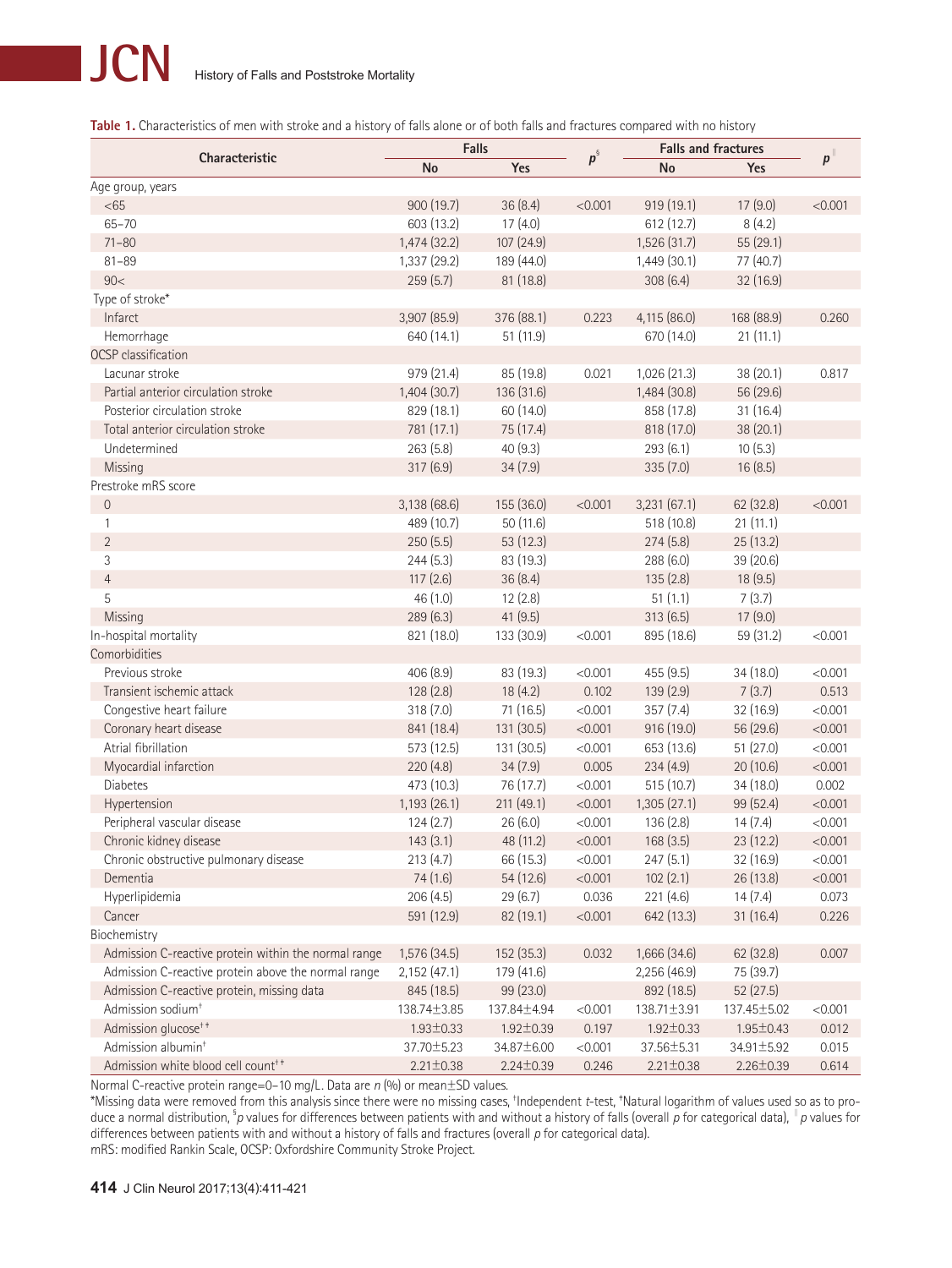Table 2. Characteristics of women with stroke and a history of falls alone or of both falls and fractures compared with no history

|                                                      |                  | <b>Falls</b>    |         | <b>Falls and fractures</b> |                 | $p^{\S}$ |
|------------------------------------------------------|------------------|-----------------|---------|----------------------------|-----------------|----------|
| <b>Characteristic</b>                                | <b>No</b>        | Yes             | $p^*$   | <b>No</b><br>Yes           |                 |          |
| Age group, years                                     |                  |                 |         |                            |                 |          |
| <65                                                  | 452 (10.3)       | 28(2.5)         | < 0.001 | 463(9.7)                   | 17(2.4)         | < 0.001  |
| $65 - 70$                                            | 363(8.3)         | 33(3.0)         |         | 376(7.9)                   | 20(2.8)         |          |
| $71 - 80$                                            | 1,221 (27.9)     | 175 (15.8)      |         | 1,291(27.1)                | 105 (14.9)      |          |
| $81 - 89$                                            | 1,667 (38.2)     | 517 (46.8)      |         | 1,848 (38.8)               | 336 (47.6)      |          |
| 90<                                                  | 666 (15.2)       | 352 (31.9)      |         | 790 (16.6)                 | 228 (32.3)      |          |
| Type of stroke                                       |                  |                 |         |                            |                 |          |
| Infarct                                              | 3,768 (86.2)     | 974(88.1)       | 0.136   | 4,128 (86.6)               | 614 (87.0)      | 0.886    |
| Hemorrhage                                           | 585 (13.4)       | 125(11.3)       |         | 621 (13.0)                 | 89 (12.6)       |          |
| Missing                                              | 16(0.4)          | 6(0.5)          |         | 19(0.4)                    | 3(0.4)          |          |
| OCSP classification                                  |                  |                 |         |                            |                 |          |
| Lacunar stroke                                       | 928 (21.2)       | 211(19.1)       | 0.001   | 1,004(21.1)                | 135(19.1)       | 0.108    |
| Partial anterior circulation stroke                  | 1,362 (31.2)     | 342 (31.0)      |         | 1,488 (31.2)               | 216 (30.6)      |          |
| Posterior circulation stroke                         | 647 (14.8)       | 129(11.7)       |         | 691 (14.5)                 | 85 (12.0)       |          |
| Total anterior circulation stroke                    | 927 (21.2)       | 258 (23.3)      |         | 1,016(21.3)                | 169 (23.9)      |          |
| Undetermined                                         | 264(6.0)         | 75 (6.8)        |         | 285(6.0)                   | 54(7.6)         |          |
| Missing                                              | 241 (5.5)        | 90(8.1)         |         | 284(6.0)                   | 47(6.7)         |          |
| Prestroke mRS score                                  |                  |                 |         |                            |                 |          |
| 0                                                    | 2,582 (59.1)     | 305 (27.6)      | < 0.001 | 2,688 (56.4)               | 199 (28.2)      | < 0.001  |
| $\mathbf{1}$                                         | 491 (11.2)       | 156 (14.1)      |         | 548 (11.5)                 | 99 (14.0)       |          |
| 2                                                    | 352(8.1)         | 142 (12.9)      |         | 397(8.3)                   | 97 (13.7)       |          |
| 3                                                    | 389 (8.9)        | 213 (19.3)      |         | 479 (10.0)                 | 123(17.4)       |          |
| 4                                                    | 181(4.1)         | 126 (11.4)      |         | 232(4.9)                   | 75 (10.6)       |          |
| 5                                                    | 77(1.8)          | 61(5.5)         |         | 97(2.0)                    | 41(5.8)         |          |
| Missing                                              | 297 (6.8)        | 102(9.2)        |         | 327(6.9)                   | 72 (10.2)       |          |
| In-hospital mortality                                | 1,009 (23.1)     | 386 (34.9)      | < 0.001 | 1,149(24.1)                | 246 (34.8)      | < 0.001  |
| Comorbidities                                        |                  |                 |         |                            |                 |          |
| Previous stroke                                      | 431 (9.9)        | 189 (17.1)      | < 0.001 | 507 (10.6)                 | 113 (16.0)      | < 0.001  |
| Transient ischemic attack                            | 104(2.4)         | 57(5.2)         | < 0.001 | 125(2.6)                   | 36(5.1)         | < 0.001  |
| Congestive heart failure                             | 322(7.4)         | 179 (16.2)      | < 0.001 | 409 (8.6)                  | 92 (13.0)       | < 0.001  |
| Coronary heart disease                               | 602 (13.8)       | 283 (25.6)      | < 0.001 | 724 (15.2)                 | 161 (22.8)      | < 0.001  |
| Atrial fibrillation                                  | 600 (13.7)       | 316 (28.6)      | < 0.001 | 740 (15.5)                 | 176 (24.9)      | < 0.001  |
| Myocardial infarction                                | 192 (4.4)        | 70(6.3)         | 0.007   | 229(4.8)                   | 33(4.7)         | 0.881    |
| Diabetes                                             | 351 (8.0)        | 143 (12.9)      | < 0.001 | 413(8.7)                   | 81 (11.5)       | 0.015    |
| Hypertension                                         | 1,259 (28.8)     | 581 (52.6)      | < 0.001 | 1,492 (31.3)               | 348 (49.3)      | < 0.001  |
| Peripheral vascular disease                          | 87(2.0)          | 35(3.2)         | 0.018   | 104(2.2)                   | 18(2.5)         | 0.536    |
| Chronic kidney disease                               | 101(2.3)         | 53(4.8)         | < 0.001 | 123(2.6)                   | 31(4.4)         | 0.007    |
| Chronic obstructive pulmonary disease                | 142(3.3)         | 75 (6.8)        | < 0.001 | 174(3.6)                   | 43(6.1)         | 0.002    |
| Dementia                                             | 93(2.1)          | 160 (14.5)      | < 0.001 | 150(3.1)                   | 103 (14.6)      | < 0.001  |
| Hyperlipidemia                                       | 157(3.6)         | 58 (5.2)        | 0.011   | 180 (3.8)                  | 35(5.0)         | 0.131    |
| Cancer                                               | 420 (9.6)        | 116(10.5)       | 0.377   | 462 (9.7)                  | 74 (10.5)       | 0.509    |
| Biochemistry                                         |                  |                 |         |                            |                 |          |
| Admission C-reactive protein within the normal range | 1,460 (33.4)     | 385 (34.8)      | 0.365   | 1,598 (33.5)               | 247 (35.0)      | 0.467    |
| Admission C-reactive protein above the normal range  | $2,077$ $(47.5)$ | 499 (45.2)      |         | 2,259 (47.4)               | 317 (44.9)      |          |
| Admission C-reactive protein, missing data           | 832 (19.0)       | 221 (20.0)      |         | 911(19.1)                  | 142 (20.1)      |          |
| Admission sodium*                                    | 138.08±4.33      | 137.95±5.06     | < 0.001 | 138.10±4.43                | 137.73±4.84     | 0.003    |
| Admission glucose*+                                  | $1.94 \pm 0.32$  | $1.90 \pm 0.32$ | 0.688   | $1.94 \pm 0.32$            | $1.90 \pm 0.32$ | 0.723    |
| Admission albumin*                                   | 37.12±5.47       | 35.08±5.95      | < 0.001 | 36.98±5.50                 | 34.88±6.16      | < 0.001  |
| Admission white blood cell count*+                   | $2.24 \pm 0.39$  | $2.20 \pm 0.39$ | 0.890   | $2.24 \pm 0.39$            | $2.21 \pm 0.39$ | 0.712    |

Normal C-reactive protein range=0–10 mg/L, Data are *n* (%) or mean±SD values.

\*Independent *t*-test, †Natural logarithm of values used so as to produce a normal distribution, †*p* values for differences between patients with and without a history of falls (overall *p* for categorical data),  $^{\$}$  values for differences between patients with and without a history of falls and fractures (overall *p* for categorical data).

mRS: modified Rankin Scale, OCSP: Oxfordshire Community Stroke Project.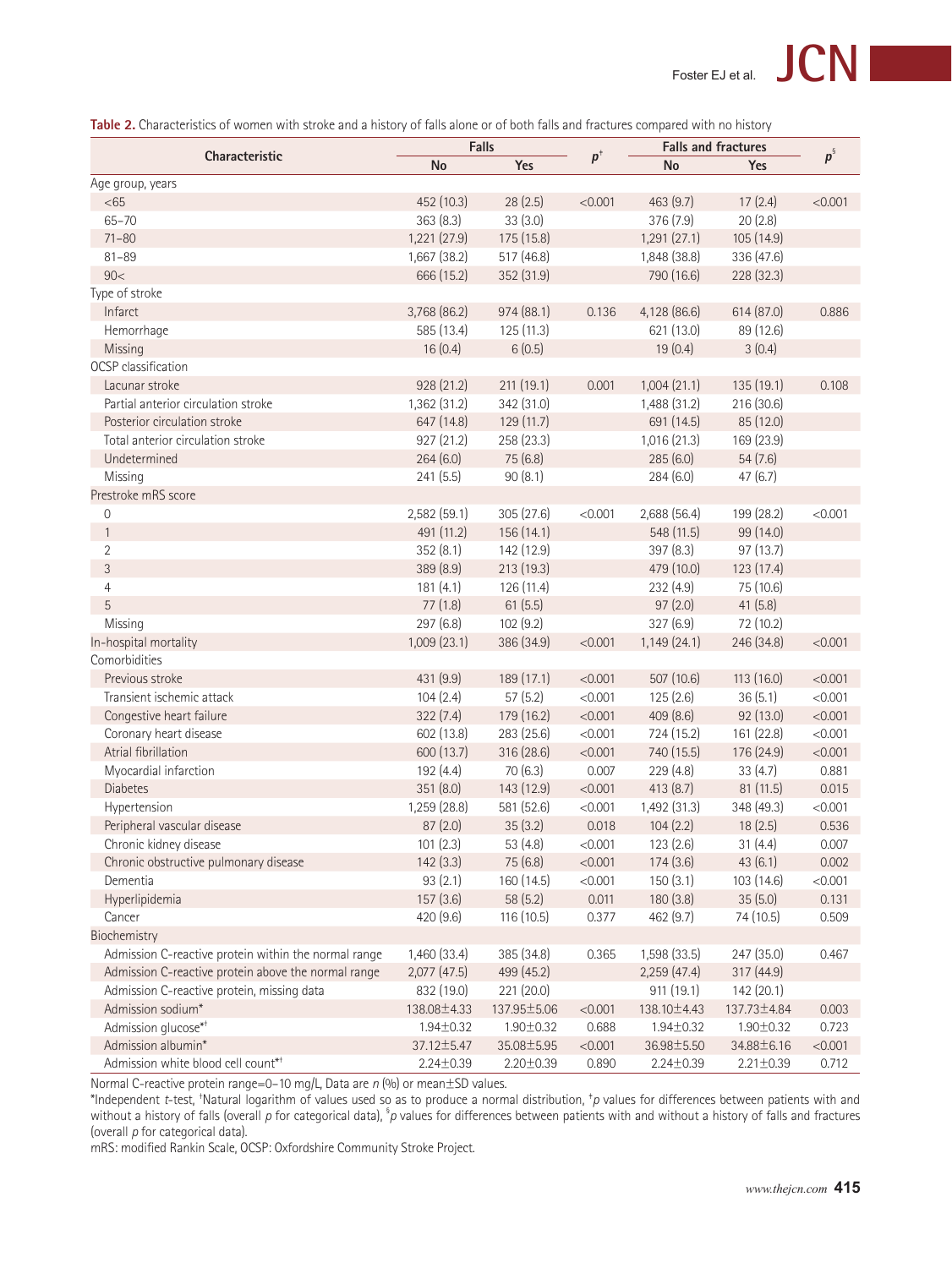# **Table 3.** Effects of a history of falls on mortality after stroke in men and women

|                                     | Men        |               |                        |         |            |               |                        |         |
|-------------------------------------|------------|---------------|------------------------|---------|------------|---------------|------------------------|---------|
| <b>Mortality</b><br>time period and | Deaths/    | Deaths/       | OR*/HR <sup>+</sup>    |         | Deaths/    | Deaths/       | $OR^*/HR^+$            |         |
| model                               | patients   | patients      | (95% CI)               | p       | patients   | patients      | (95% CI)               | p       |
|                                     | with falls | without falls |                        |         | with falls | without falls |                        |         |
| In-hospital*                        |            |               |                        |         |            |               |                        |         |
| Model A                             | 133/430    | 821/4,573     | $2.05(1.65 - 2.55)$    | < 0.001 | 386/1,105  | 1,009/4,369   | $1.79(1.55 - 2.06)$    | < 0.001 |
| Model B                             | 122/394    | 784/4,241     | $1.47(1.12 - 1.93)$    | 0.005   | 363/1,012  | 962/4,121     | $1.55(1.30-1.84)$      | < 0.001 |
| Model C                             | 122/394    | 784/4,241     | $1.17(0.88 - 1.56)$    | 0.285   | 363/1,012  | 962/4,121     | $1.35(1.12 - 1.62)$    | 0.002   |
| Model C <sub>2</sub>                | 86/317     | 650/3,845     | $1.24(0.90 - 1.71)$    | 0.189   | 282/836    | 800/3,707     | $1.42(1.16 - 1.74)$    | 0.001   |
| Model D                             | 99/357     | 689/3,984     | $0.99(0.72 - 1.35)$    | 0.926   | 315/921    | 842/3,846     | $1.19(0.97 - 1.45)$    | 0.092   |
| Model E                             | 75/274     | 574/3,243     | $0.94(0.67 - 1.31)$    | 0.700   | 244/724    | 692/3,117     | $1.29(1.04 - 1.60)$    | 0.019   |
| Model F                             | 49/200     | 452/2,510     | $0.99(0.67 - 1.48)$    | 0.978   | 189/557    | 536/2,434     | $1.33(1.03 - 1.71)$    | 0.028   |
| Model G                             | 62/220     | 510/2,664     | $1.10(0.76 - 1.58)$    | 0.616   | 221/613    | 613/2,611     | $1.47(1.16 - 1.86)$    | 0.001   |
| $0-30$ days*                        |            |               |                        |         |            |               |                        |         |
| Model A                             | 125/430    | 798/4,573     | $1.94(1.55 - 2.42)$    | < 0.001 | 358/1,105  | 954/4,369     | $1.72(1.48 - 1.98)$    | < 0.001 |
| Model B                             | 116/394    | 761/4,241     | $1.45(1.11 - 1.90)$    | 0.006   | 339/1,012  | 916/4,121     | $1.46(1.23 - 1.75)$    | < 0.001 |
| Model C                             | 116/394    | 761/4,241     | $1.14(0.86 - 1.51)$    | 0.365   | 339/1,012  | 916/4,121     | $1.31(1.09 - 1.58)$    | 0.004   |
| Model C <sub>2</sub>                | 83/317     | 641/3,845     | $1.16(0.84 - 1.60)$    | 0.360   | 262/836    | 768/3,707     | $1.35(1.10-1.65)$      | 0.004   |
| Model D                             | 97/357     | 664/3,984     | $1.06(0.78 - 1.45)$    | 0.704   | 295/921    | 792/3,846     | $1.20(0.98 - 1.47)$    | 0.076   |
| Model E                             | 73/274     | 550/3,243     | $1.07(0.77 - 1.48)$    | 0.699   | 229/724    | 650/3,117     | $1.30(1.05 - 1.61)$    | 0.018   |
| Model F                             | 53/200     | 437/2,510     | $1.26(0.86 - 1.85)$    | 0.234   | 177/557    | 514/2,434     | $1.34(1.03 - 1.73)$    | 0.027   |
| Model G                             | 64/220     | 495/2,664     | $1.17(0.82 - 1.67)$    | 0.400   | 206/613    | 594/2,611     | $1.42(1.12 - 1.81)$    | 0.004   |
| $31 - 90$ days <sup>+</sup>         |            |               |                        |         |            |               |                        |         |
| Model A                             | 49/305     | 243/3,775     | 2.61 (1.92-3.55)       | < 0.001 | 105/747    | 302/3,415     | $1.63(1.31 - 2.04)$    | < 0.001 |
| Model B                             | 45/278     | 234/3,480     | $1.62$ $(1.16 - 2.25)$ | 0.004   | 95/673     | 285/3,205     | $1.16(0.91 - 1.48)$    | 0.221   |
| Model C                             | 45/278     | 234/3,480     | $1.29(0.92 - 1.82)$    | 0.145   | 95/673     | 285/3,205     | $0.95(0.73 - 1.22)$    | 0.664   |
| Model C <sub>2</sub>                | 35/234     | 192/3,204     | $1.59(1.09 - 2.34)$    | 0.017   | 77/574     | 244/2,939     | $1.01$ $(0.77 - 1.34)$ | 0.924   |
| Model D                             | 37/260     | 209/3,320     | $1.05(0.72 - 1.54)$    | 0.795   | 87/626     | 262/3,054     | $0.80(0.61 - 1.05)$    | 0.111   |
| Model E                             | 28/201     | 173/2,693     | $0.96(0.65 - 1.43)$    | 0.837   | 63/495     | 213/2,467     | $0.83(0.63 - 1.08)$    | 0.163   |
| Model F                             | 18/147     | 127/2,073     | $0.84(0.51 - 1.39)$    | 0.503   | 50/380     | 158/1,920     | $0.79(0.58 - 1.08)$    | 0.143   |
| Model G                             | 21/156     | 143/2,169     | $1.16(0.76 - 1.78)$    | 0.491   | 56/407     | 173/2,017     | $0.94(0.70 - 1.27)$    | 0.701   |
| $91 - 365$ days <sup>+</sup>        |            |               |                        |         |            |               |                        |         |
| Model A                             | 47/256     | 355/3,532     | $1.91(1.41 - 2.58)$    | < 0.001 | 118/642    | 332/3,113     | $1.81(1.47 - 2.23)$    | < 0.001 |
| Model B                             | 45/233     | 333/3,246     | $1.32(0.96 - 1.81)$    | 0.087   | 111/578    | 319/2,920     | $1.34(1.07 - 1.67)$    | 0.010   |
| Model C                             | 45/233     | 333/3,246     | $1.20(0.86 - 1.67)$    | 0.281   | 111/578    | 319/2,920     | $1.17(0.92 - 1.48)$    | 0.191   |
| Model C <sub>2</sub>                | 35/199     | 294/3,012     | $1.22$ (0.85-1.76)     | 0.279   | 86/497     | 290/2,695     | $1.10(0.85 - 1.43)$    | 0.464   |
| Model D                             | 43/223     | 303/3,111     | $1.00(0.71 - 1.41)$    | 0.984   | 102/539    | 294/2,792     | 1.08 (0.84-1.38)       | 0.570   |
| Model E                             | 28/173     | 246/2,520     | $0.90(0.63 - 1.29)$    | 0.568   | 81/432     | 236/2,254     | $1.11(0.86 - 1.44)$    | 0.438   |
| Model F                             | 24/129     | 195/1,946     | $0.64$ $(0.41 - 1.00)$ | 0.051   | 64/330     | 187/1,762     | $1.08(0.80 - 1.45)$    | 0.616   |
| Model G                             | 25/135     | 212/2,026     | $0.82$ (0.53-1.24)     | 0.343   | 71/351     | 201/1,844     | $1.12(0.84 - 1.47)$    | 0.444   |
| 366-1,095 days <sup>+</sup>         |            |               |                        |         |            |               |                        |         |
| Model A                             | 47/209     | 347/3,177     | $2.24(1.65 - 3.04)$    | < 0.001 | 97/524     | 329/2,781     | $1.63(1.30 - 2.05)$    | < 0.001 |
| Model B                             | 44/188     | 343/2,913     | $1.51(1.10-2.08)$      | 0.011   | 96/467     | 327/2,601     | $1.12(0.89 - 1.41)$    | 0.349   |
| Model C                             | 44/188     | 343/2,913     | $1.34(0.96 - 1.88)$    | 0.089   | 96/467     | 327/2,601     | $1.16(0.91 - 1.49)$    | 0.224   |
| Model C2                            | 38/164     | 301/2,718     | $1.60(1.12 - 2.28)$    | 0.009   | 82/411     | 297/2,405     | $1.16(0.89 - 1.51)$    | 0.268   |
| Model D                             | 43/180     | 326/2,808     | $1.19(0.84 - 1.68)$    | 0.335   | 90/437     | 307/2,498     | $1.03(0.79 - 1.33)$    | 0.836   |
| Model E                             | 38/145     | 251/2,274     | $1.12$ (0.78-1.63)     | 0.532   | 71/351     | 250/2,018     | $1.01$ $(0.77 - 1.32)$ | 0.973   |
| Model F                             | 28/105     | 193/1,751     | $1.14(0.73 - 1.78)$    | 0.563   | 60/266     | 191/1,575     | $0.97$ $(0.70 - 1.33)$ | 0.830   |
| Model G                             | 29/110     | 206/1,814     | 1.26 (0.82-1.93)       | 0.303   | 63/280     | 207/1,643     | $1.10(0.82 - 1.49)$    | 0.526   |
|                                     |            |               |                        |         |            |               |                        |         |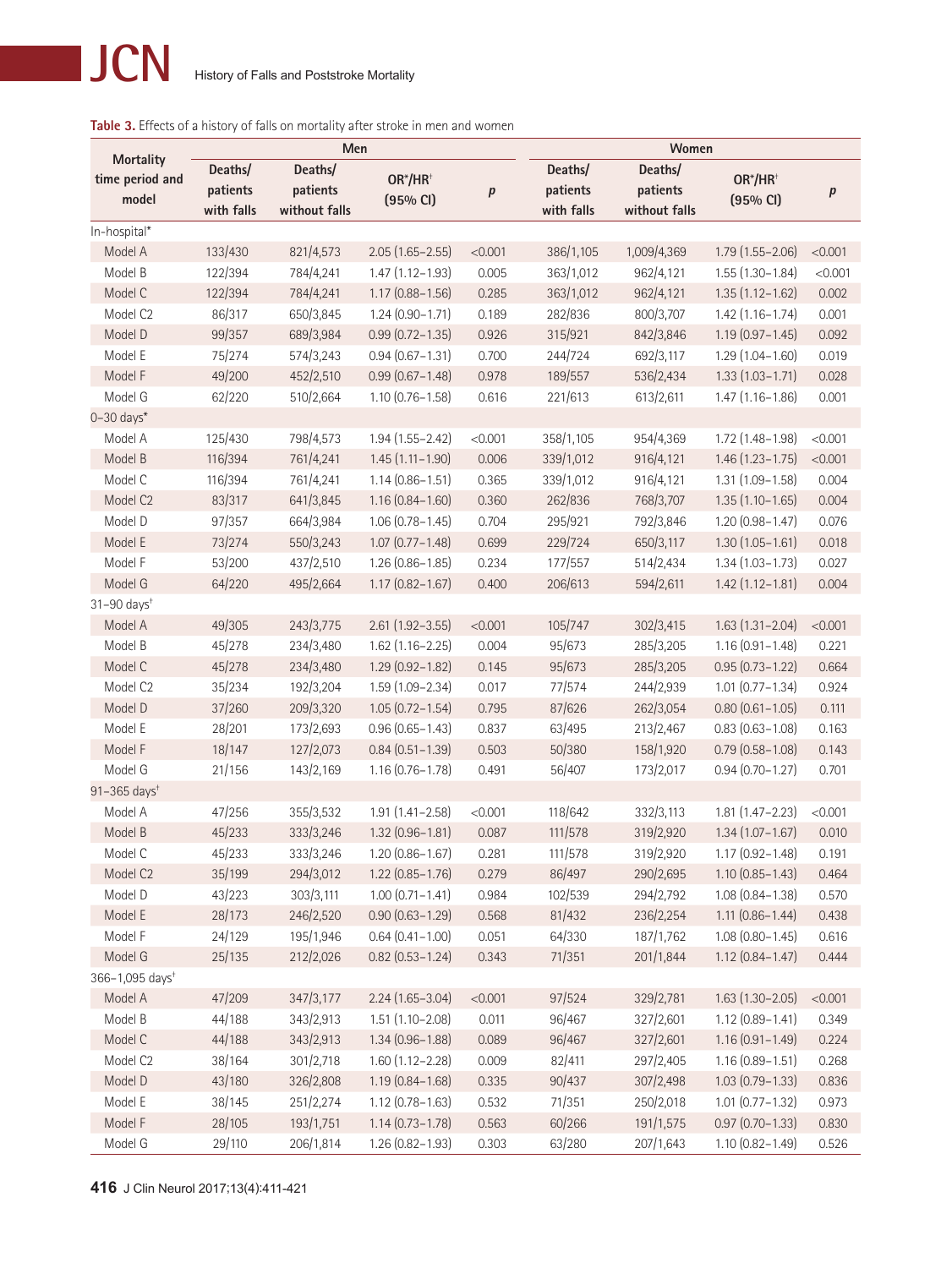|                                              | <b>Men</b>                        |                                      |                                 |       | Women                             |                                      |                         |       |  |
|----------------------------------------------|-----------------------------------|--------------------------------------|---------------------------------|-------|-----------------------------------|--------------------------------------|-------------------------|-------|--|
| <b>Mortality</b><br>time period and<br>model | Deaths/<br>patients<br>with falls | Deaths/<br>patients<br>without falls | OR*/HR <sup>+</sup><br>(95% CI) | p     | Deaths/<br>patients<br>with falls | Deaths/<br>patients<br>without falls | $OR^*/HR^+$<br>(95% CI) | p     |  |
| 1,096-3,650 days <sup>+</sup>                |                                   |                                      |                                 |       |                                   |                                      |                         |       |  |
| Model A                                      | 26/162                            | 349/2,830                            | $1.37(0.92 - 2.04)$             | 0.121 | 57/427                            | 378/2,452                            | $0.87(0.66 - 1.15)$     | 0.340 |  |
| Model B                                      | 26/144                            | 349/2,570                            | $1.12(0.75 - 1.67)$             | 0.581 | 57/371                            | 377/2,274                            | $0.71$ $(0.54 - 0.95)$  | 0.019 |  |
| Model C                                      | 26/144                            | 349/2,570                            | $1.19(0.79 - 1.79)$             | 0.412 | 57/371                            | 377/2,274                            | $0.85(0.63 - 1.14)$     | 0.266 |  |
| Model C <sub>2</sub>                         | 21/126                            | 315/2,417                            | $1.30(0.83 - 2.04)$             | 0.246 | 51/329                            | 334/2,108                            | $0.94(0.69 - 1.28)$     | 0.708 |  |
| Model D                                      | 24/137                            | 328/2,482                            | $1.10(0.71 - 1.71)$             | 0.655 | 52/347                            | 361/2,191                            | $0.85(0.62 - 1.17)$     | 0.319 |  |
| Model E                                      | 21/107                            | 275/2,023                            | $1.12$ $(0.71 - 1.78)$          | 0.619 | 39/280                            | 277/1,768                            | $0.83(0.58 - 1.19)$     | 0.306 |  |
| Model F                                      | 16/77                             | 214/1,558                            | $1.19(0.70 - 2.03)$             | 0.521 | 29/206                            | 216/1,384                            | $0.88$ $(0.59 - 1.31)$  | 0.530 |  |
| Model G                                      | 18/81                             | 229/1,608                            | $1.39(0.85 - 2.27)$             | 0.194 | 32/217                            | 227/1,436                            | $0.90(0.62 - 1.29)$     | 0.563 |  |

**Table 3.** Effects of a history of falls on mortality after stroke in men and women (continued)

Model A: unadjusted. Model B: Model A+age, stroke type (ischemic or hemorrhagic), and OCSP classification (lacunar stroke, partial anterior circulation stroke, posterior circulation stroke, and total anterior circulation stroke). Model C: Model B+prestroke comorbidities (previous strokes, transient ischemic attacks, congestive heart failure, coronary heart disease, atrial fibrillation, myocardial infarction, diabetes, hypertension, peripheral vascular disease, chronic kidney disease, chronic obstructive pulmonary disease, dementia, hyperlipidemia, and cancer). Model C2: Model C–patients with a history of stroke. Model D: Model C+prestroke disability mRS score=0-5. Model E: Model D+acute illness parameters of admission white blood cell count and C-reactive protein. Model F: Model E+acute illness parameters of admission sodium, albumin, and glucose. Model G: Model F–prestroke disability mRS score.

\*Analysis up to and including 30 days, † Analysis from 31 days onward.

CI: confidence interval, HR: hazard ratio, mRS: modified Rankin Scale, OCSP: Oxfordshire Community Stroke Project, OR: odds ratio.

women with a history of falls than in those with no such history [OR=1.33, 95% confidence interval (CI)=1.03-1.71] in the fully adjusted model (Model F). Model C2 was used in a sensitivity analysis of the effects of a previous history of stroke on the results, and it yielded *p* values closely matching those of Model C, implying that our results remained significant. Model D (adjusting for the prestroke mRS score) resulted in a loss of significance in the results of our detailed analysis (OR=1.19, 95% CI=0.97-1.45), but the significance remained in the fully adjusted model. The results for Model G, which examined the potential effects of frailty on the outcomes by removing the prestroke mRS score from Model F, remained essentially unchanged, except for a higher significance level (i.e., lower *p* value) for in-hospital mortality in women with a history of falls alone (Table 3). This suggests that prestroke frailty may serve as a mediator for these outcomes. A significant association was also present for the inhospital mortality among men in the unadjusted model, although the association was no longer significant after adjusting for comorbidities in Model C (OR=1.17, 95% CI= 0.88–1.56).

A history of falls was significantly associated with increased short-term mortality (0–30 days) in women (OR=1.34, 95% CI=1.03–1.73) in the fully adjusted model. This showed a very similar pattern to the in-hospital mortality in women, with the significance being lost in Model D (OR=1.20, 95% CI=0.98–1.47) but returning in the subsequent increasingly adjusted models. Model G also produced a lower *p* value than Model F, again indicating that prestroke frailty may contribute

to these outcome associations. When adjusting for comorbidities, the significance was lost for the 0- to 30-day mortality in men in Model C (OR=1.14, 95% CI=0.86–1.51).

There were no consistent significant associations between a history of falls and longer-term mortality outcomes.

Table 4 presents the effects of a history of both falls and fractures on mortality in men and women. No association was found between a history of falls and fractures on mortality after stroke in the fully adjusted models for both men and women.

We have also included graphs for the Cox proportionalhazards models that display the mortality rate over the entire follow-up period for men (Fig. 1) and women (Fig. 2) with and without a history of falls (Figs. 1A and 2A, respectively), and with and without a history of fractures (Figs. 1B and 2B, respectively).

# **Discussion**

This is the first report in the literature of the rates of acute mortality in-hospital and at 0–30 days being significantly higher in poststroke women with a history of falls than in those without such a history. However, no similar association was found in men, and there was no association between the predictor of the history of falls and fractures combined and mortality. Our findings suggest that a history of falls may be of prognostic use especially for women who are admitted with a stroke. While it is unclear whether this is mere reflec-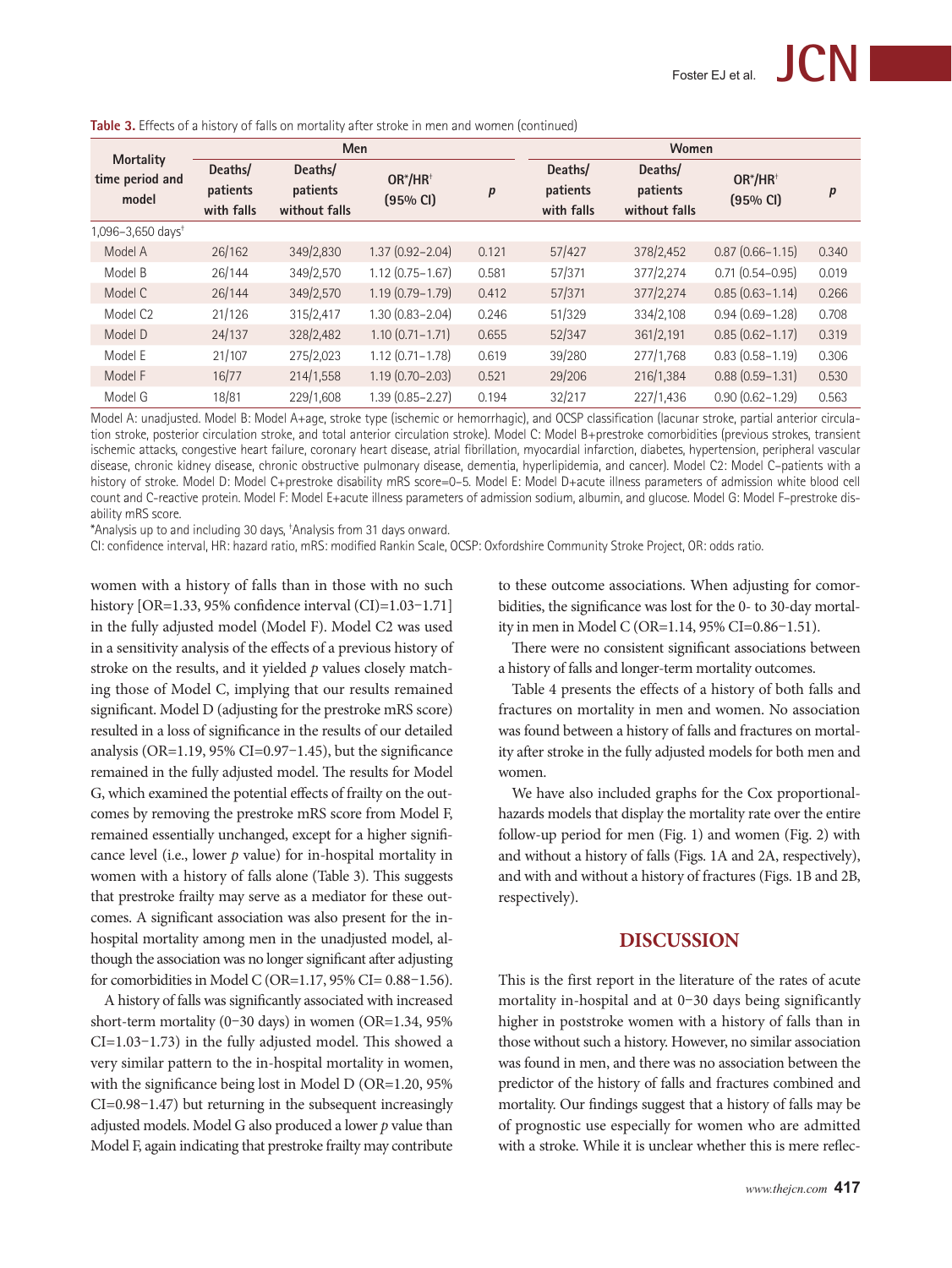# **Table 4.** Effects of a history of falls and fractures on mortality after stroke in men and women

| Men                          |           |                              |                        |         | Women          |               |                        |         |  |
|------------------------------|-----------|------------------------------|------------------------|---------|----------------|---------------|------------------------|---------|--|
| <b>Mortality</b>             | Deaths/   | Deaths/                      |                        |         | Deaths/        | Deaths/       |                        |         |  |
| time period                  | patients  | patients                     | OR*/HR <sup>+</sup>    |         | patients       | patients      | OR*/HR <sup>+</sup>    |         |  |
| and model                    |           | with falls and without falls | (95% CI)               | р       | with falls and | without falls | $(95%$ CI)             | p       |  |
|                              | fractures | and fractures                |                        |         | fractures      | and fractures |                        |         |  |
| In-hospital*                 |           |                              |                        |         |                |               |                        |         |  |
| Model A                      | 59/189    | 895/4,814                    | $1.99(1.45 - 2.73)$    | < 0.001 | 246/706        | 1,149/4,768   | 1.68 (1.42-1.99)       | < 0.001 |  |
| Model B                      | 54/173    | 852/4,462                    | $1.54(1.04 - 2.26)$    | 0.031   | 235/657        | 1,090/4,476   | $1.39(1.14 - 1.71)$    | 0.001   |  |
| Model C                      | 54/173    | 852/4,462                    | $1.17(0.77 - 1.77)$    | 0.469   | 235/657        | 1,090/4,476   | $1.29(1.05 - 1.59)$    | 0.018   |  |
| Model C2                     | 38/141    | 698/4,021                    | $1.33(0.84 - 2.12)$    | 0.227   | 186/549        | 896/3,994     | $1.34(1.07 - 1.69)$    | 0.012   |  |
| Model D                      | 42/157    | 746/4,184                    | $0.90(0.57 - 1.42)$    | 0.652   | 198/589        | 959/4,178     | $1.11(0.89 - 1.40)$    | 0.360   |  |
| Model E                      | 31/113    | 618/3,404                    | $0.82$ (0.50-1.34)     | 0.426   | 159/466        | 777/3,375     | $1.23(0.96 - 1.57)$    | 0.096   |  |
| Model F                      | 19/85     | 482/2,625                    | $0.94(0.53 - 1.66)$    | 0.819   | 124/353        | 601/2,638     | $1.25(0.93 - 1.66)$    | 0.135   |  |
| Model G                      | 26/94     | 546/2,790                    | $1.09(0.65 - 1.83)$    | 0.759   | 148/391        | 686/2,833     | $1.39(1.06 - 1.82)$    | 0.017   |  |
| $0-30$ days*                 |           |                              |                        |         |                |               |                        |         |  |
| Model A                      | 53/189    | 870/4,814                    | $1.77$ $(1.28 - 2.45)$ | 0.001   | 226/706        | 1,086/4,768   | $1.60(1.34 - 1.90)$    | < 0.001 |  |
| Model B                      | 49/173    | 828/4,462                    | $1.38(0.94 - 2.04)$    | 0.104   | 217/657        | 1,038/4,476   | $1.29(1.05 - 1.59)$    | 0.014   |  |
| Model C                      | 49/173    | 828/4,462                    | $1.03(0.68 - 1.57)$    | 0.880   | 217/657        | 1,038/4,476   | $1.22$ (0.99 - 1.50)   | 0.068   |  |
| Model C <sub>2</sub>         | 32/141    | 692/4,021                    | $0.95(0.58 - 1.53)$    | 0.823   | 173/549        | 857/3,994     | $1.28(1.01 - 1.61)$    | 0.039   |  |
| Model D                      | 40/157    | 721/4,184                    | $0.91(0.58 - 1.43)$    | 0.677   | 185/589        | 902/4,178     | $1.11(0.88 - 1.40)$    | 0.369   |  |
| Model E                      | 29/113    | 594/3,404                    | $0.85(0.52 - 1.37)$    | 0.494   | 149/466        | 730/3,375     | $1.22$ (0.96-1.56)     | 0.106   |  |
| Model F                      | 20/85     | 470/2,625                    | $0.94(0.54 - 1.66)$    | 0.840   | 114/353        | 577/2,638     | $1.22$ (0.91 - 1.64)   | 0.185   |  |
| Model G                      | 25/94     | 534/2,790                    | $0.90(0.53 - 1.52)$    | 0.688   | 134/391        | 666/2,833     | $1.28(0.98 - 1.69)$    | 0.074   |  |
| $31 - 90$ days <sup>+</sup>  |           |                              |                        |         |                |               |                        |         |  |
| Model A                      | 15/136    | 277/3,944                    | 1.59 (0.95-2.68)       | 0.080   | 68/480         | 339/3,682     | $1.58(1.22 - 2.05)$    | 0.001   |  |
| Model B                      | 14/124    | 265/3,634                    | $1.07(0.62 - 1.83)$    | 0.817   | 64/440         | 316/3,438     | $1.18(0.89 - 1.55)$    | 0.247   |  |
| Model C                      | 14/124    | 265/3,634                    | $0.80(0.45 - 1.40)$    | 0.429   | 64/440         | 316/3,438     | $1.06(0.80 - 1.40)$    | 0.709   |  |
| Model C2                     | 12/109    | 215/3,329                    | $1.00(0.54 - 1.84)$    | 0.989   | 52/376         | 269/3,137     | $1.11$ $(0.81 - 1.52)$ | 0.514   |  |
| Model D                      | 11/117    | 235/3,463                    | $0.58(0.31 - 1.10)$    | 0.097   | 56/404         | 293/3,276     | $0.91(0.67 - 1.22)$    | 0.522   |  |
| Model E                      | 7/84      | 194/2,810                    | $0.56(0.30 - 1.07)$    | 0.079   | 42/317         | 234/2,645     | $0.90(0.66 - 1.21)$    | 0.478   |  |
| Model F                      | 5/65      | 140/2,155                    | $0.57$ $(0.26 - 1.24)$ | 0.154   | 33/239         | 175/2,061     | $0.92$ $(0.65 - 1.31)$ | 0.650   |  |
| Model G                      | 7/69      | 157/2,256                    | $0.87(0.45 - 1.69)$    | 0.677   | 39/257         | 190/2,167     | $1.07$ $(0.77 - 1.49)$ | 0.683   |  |
| $91 - 365$ days <sup>+</sup> |           |                              |                        |         |                |               |                        |         |  |
| Model A                      | 30/121    | 372/3,667                    | $2.65(1.83 - 3.84)$    | < 0.001 | 79/412         | 371/3,343     | $1.83(1.44 - 2.33)$    | < 0.001 |  |
| Model B                      | 28/110    | 350/3,369                    | $1.81(1.23 - 2.67)$    | 0.003   | 76/376         | 354/3,122     | $1.40(1.08 - 1.80)$    | 0.010   |  |
| Model C                      | 28/110    | 350/3,369                    | $1.62(1.08 - 2.43)$    | 0.020   | 76/376         | 354/3,122     | $1.28(0.99 - 1.66)$    | 0.062   |  |
| Model C <sub>2</sub>         | 26/97     | 303/3,114                    | $1.93(1.26 - 2.95)$    | 0.002   | 59/324         | 317/2,868     | $1.23(0.92 - 1.64)$    | 0.165   |  |
| Model D                      | 26/106    | 320/3,228                    | 1.29 (0.84-1.98)       | 0.243   | 69/348         | 327/2,983     | $1.21(0.92 - 1.59)$    | 0.180   |  |
| Model E                      | 13/77     | 261/2,616                    | $1.21$ $(0.77 - 1.90)$ | 0.400   | 55/275         | 262/2,411     | $1.27(0.95 - 1.68)$    | 0.103   |  |
| Model F                      | 12/60     | 207/2,015                    | $0.93(0.53 - 1.62)$    | 0.785   | 43/206         | 208/1,886     | 1.30 (0.94-1.79)       | 0.108   |  |
| Model G                      | 13/62     | 224/2,099                    | 1.33 (0.80-2.22)       | 0.279   | 48/218         | 224/1,977     | $1.26(0.92 - 1.71)$    | 0.147   |  |
| 366-1,095 days <sup>+</sup>  |           |                              |                        |         |                |               |                        |         |  |
| Model A                      | 21/91     | 373/3,295                    | $2.22$ (1.43-3.45)     | < 0.001 | 61/333         | 365/2,972     | $1.56(1.19 - 2.05)$    | 0.001   |  |
| Model B                      | 19/82     | 368/3,019                    | 1.51 (0.95-2.39)       | 0.084   | 60/300         | 363/2,768     | $1.10(0.84 - 1.45)$    | 0.495   |  |
| Model C                      | 19/82     | 368/3,019                    | $1.22(0.75 - 2.01)$    | 0.424   | 60/300         | 363/2,768     | $1.15(0.87 - 1.53)$    | 0.332   |  |
| Model C2                     | 16/71     | 323/2,811                    | 1.39 (0.82-2.36)       | 0.222   | 50/265         | 329/2,551     | $1.10(0.81 - 1.49)$    | 0.563   |  |
| Model D                      | 18/80     | 351/2,908                    | $0.97(0.58 - 1.63)$    | 0.915   | 56/279         | 341/2,656     | $1.05(0.78 - 1.41)$    | 0.731   |  |
| Model E                      | 16/64     | 273/2,355                    | $0.97(0.56 - 1.67)$    | 0.910   | 44/220         | 277/2,149     | 1.02 (0.75-1.39)       | 0.904   |  |
| Model F                      | 14/48     | 207/1,808                    | $1.06(0.55 - 2.02)$    | 0.869   | 37/163         | 214/1,678     | $1.04(0.73 - 1.50)$    | 0.821   |  |
| Model G                      | 15/49     | 220/1,875                    | $1.41(0.77 - 2.59)$    | 0.265   | 39/170         | 231/1,753     | $1.14(0.80 - 1.61)$    | 0.476   |  |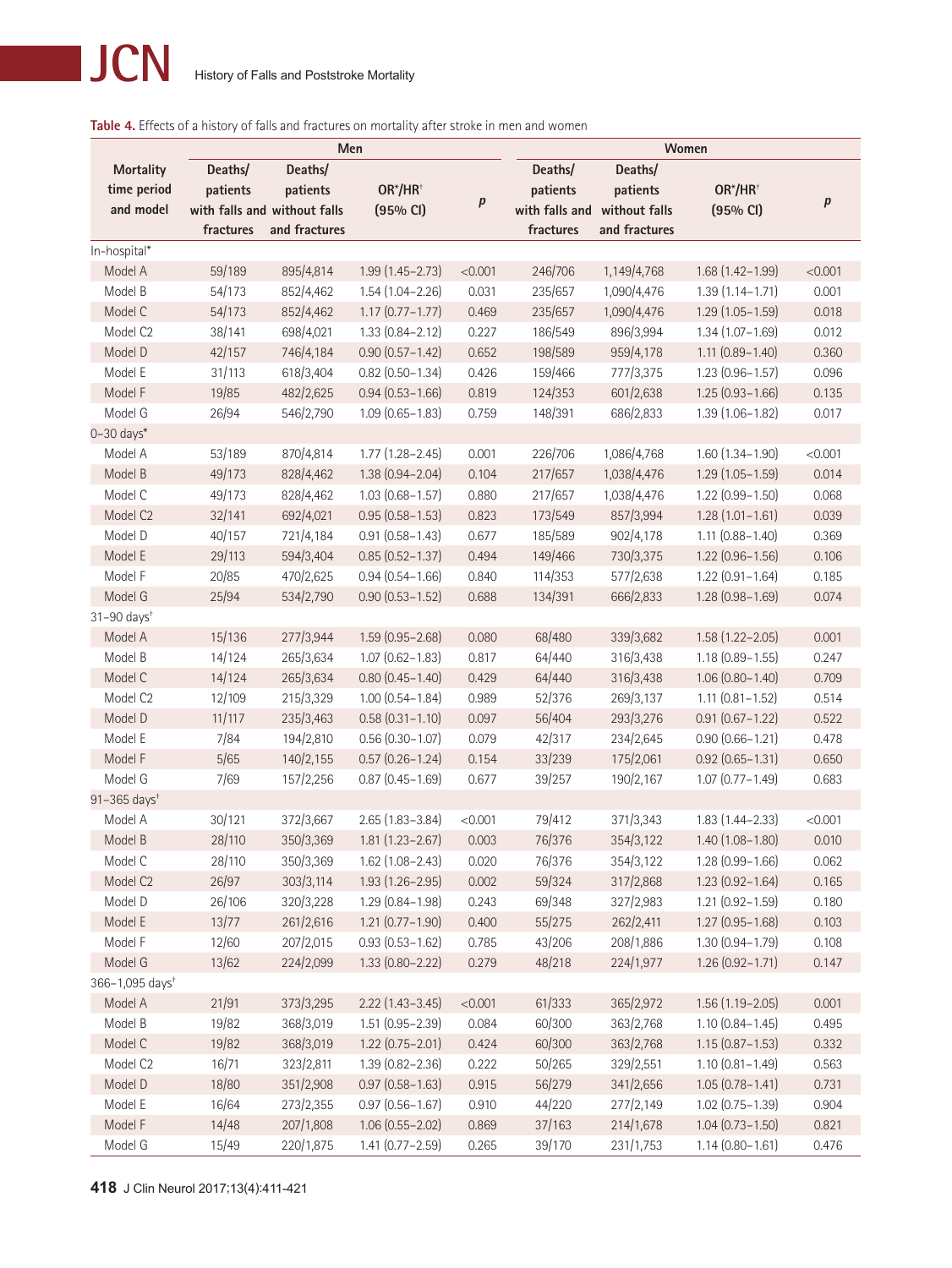| <b>Men</b>                                   |                                  |                                                                      |                                 |                  | Women                                              |                                                       |                         |       |  |  |
|----------------------------------------------|----------------------------------|----------------------------------------------------------------------|---------------------------------|------------------|----------------------------------------------------|-------------------------------------------------------|-------------------------|-------|--|--|
| <b>Mortality</b><br>time period<br>and model | Deaths/<br>patients<br>fractures | Deaths/<br>patients<br>with falls and without falls<br>and fractures | OR*/HR <sup>+</sup><br>(95% CI) | $\boldsymbol{p}$ | Deaths/<br>patients<br>with falls and<br>fractures | Deaths/<br>patients<br>without falls<br>and fractures | $OR^*/HR^+$<br>(95% CI) | p     |  |  |
| 1,096-3,650 days <sup>+</sup>                |                                  |                                                                      |                                 |                  |                                                    |                                                       |                         |       |  |  |
| Model A                                      | 9/70                             | 366/2,922                                                            | $1.03(0.53 - 1.99)$             | 0.934            | 31/272                                             | 404/2,607                                             | $0.74(0.51 - 1.06)$     | 0.101 |  |  |
| Model B                                      | 9/63                             | 366/2,651                                                            | $0.83(0.43 - 1.61)$             | 0.575            | 31/240                                             | 403/2,405                                             | $0.61$ $(0.42 - 1.88)$  | 0.008 |  |  |
| Model C                                      | 9/63                             | 366/2,651                                                            | $0.89(0.46 - 1.74)$             | 0.734            | 31/240                                             | 403/2,405                                             | $0.68$ $(0.47 - 0.98)$  | 0.039 |  |  |
| Model C <sub>2</sub>                         | 8/55                             | 328/2,488                                                            | $1.06(0.52 - 2.15)$             | 0.869            | 27/215                                             | 358/2,222                                             | $0.70(0.47 - 1.05)$     | 0.083 |  |  |
| Model D                                      | 9/62                             | 343/2,557                                                            | $0.81(0.41 - 1.60)$             | 0.537            | 29/223                                             | 384/2,315                                             | $0.72$ $(0.49 - 1.06)$  | 0.100 |  |  |
| Model E                                      | 9/48                             | 287/2,082                                                            | $0.67(0.31 - 1.46)$             | 0.311            | 19/176                                             | 297/1,872                                             | $0.67$ $(0.43 - 1.06)$  | 0.085 |  |  |
| Model F                                      | 8/34                             | 222/1,601                                                            | $0.68$ $(0.27 - 1.74)$          | 0.423            | 13/126                                             | 232/1,464                                             | $0.75(0.46 - 1.23)$     | 0.253 |  |  |
| Model G                                      | 8/34                             | 239/1,655                                                            | $0.80(0.32 - 1.98)$             | 0.623            | 13/131                                             | 246/1,522                                             | $0.73(0.46 - 1.16)$     | 0.180 |  |  |

\*Analysis up to and including 30 days, † Analysis from 31 days onward.

CI: confidence interval, HR: hazard ratio, OR: odds ratio.



**Fig. 1.** A: Kaplan-Meier curve showing the probability of survival across the whole follow-up period in men with a history of falls compared to those with no history of falls. B: Kaplan-Meier curve showing the probability of survival across the whole follow-up period in men with a history of fractures compared to those with no history of fractures.



**Fig. 2.** A: Kaplan-Meier curve showing the probability of survival across the whole follow-up period in women with a history of falls compared to those with no history of falls. B: Kaplan-Meier curve showing the probability of survival across the whole follow-up period in women with a history of fractures compared to those with no history of fractures.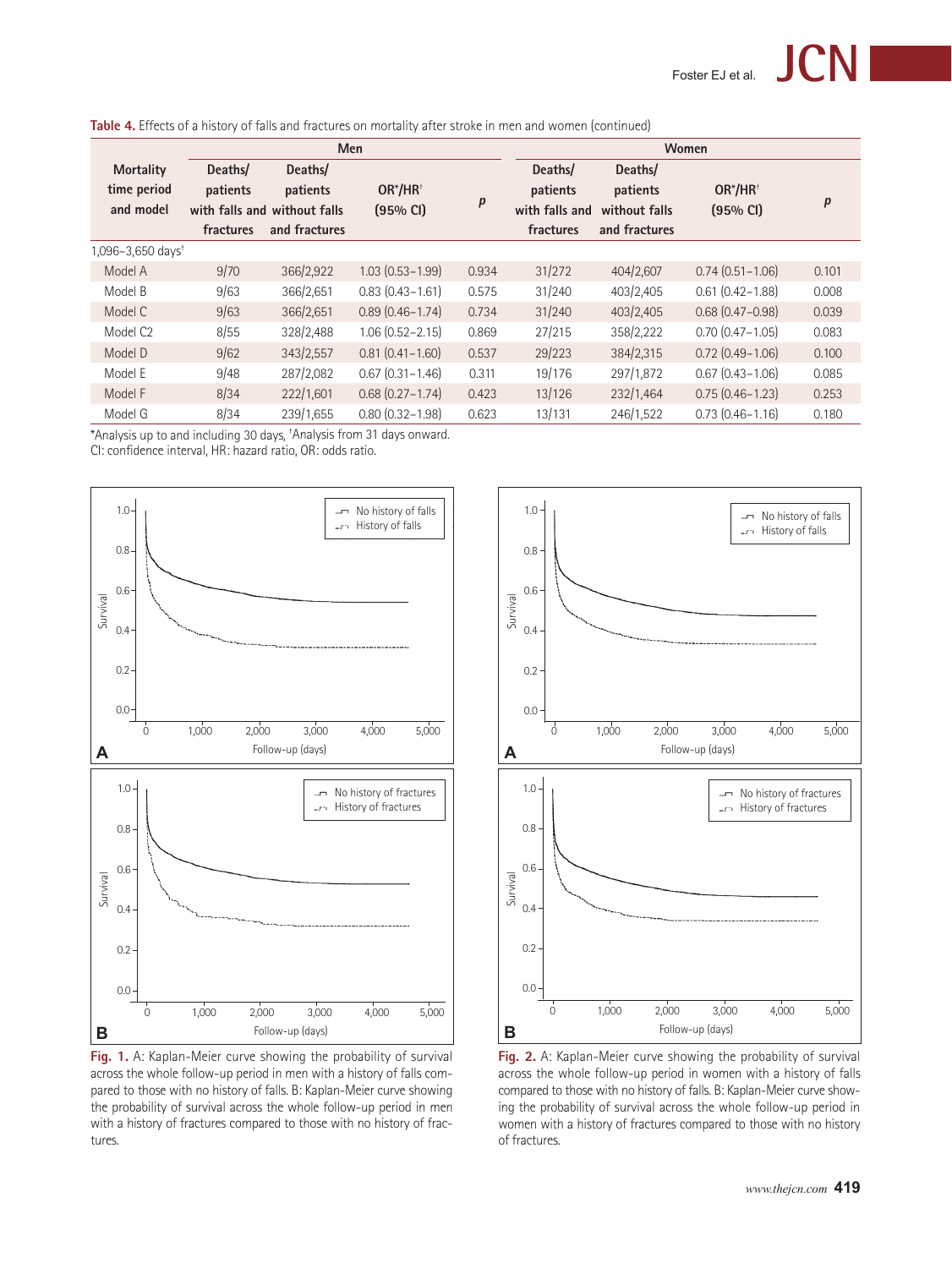tion of frailty, sensitivity analysis that involved removing prestroke frailty, as indicated by the prestroke mRS score, did not significantly alter the results.

These findings raise the possibility of implementing targeted approaches to improve the poststroke outcomes for the atrisk population, for example by providing fall-prevention measures such as targeted balance training and ensuring a safe environment or reviewing current medications.<sup>18,19</sup> This may be particularly beneficial for women with a history of falls who also have risk factors for stroke.

Previous studies have shown not only that the bone mineral density (an indicator of osteoporosis) decreases after stroke but also that a previous low bone mineral density increases the risk of having a stroke,<sup>6,20,21</sup> poststroke mortality,<sup>22</sup> and fracture risk,<sup>23</sup> with previous fractures having also been shown to be a risk factor for future fractures.<sup>7</sup> A study reported on in 1991 found that the risk of death from stroke was increased in women with osteopenia and aged at least 65 years, but showed that most of this risk was unrelated to the occurrence of fractures.<sup>24</sup> A prospective study of osteoporotic fractures reported on in 1993 showed an association with low bone mineral density and stroke occurrence in women older than 65 years.25 It was also recently demonstrated that hip fractures increase the risk of stroke.<sup>26</sup>

In contrast, the present study found no significant association between the predictor of falls and fractures combined and poststroke mortality. This finding is similar to Browner et al.24 reporting in 1991 that fractures were unrelated to death from stroke. Similar results were also reported by Mussolino et al.27 in 2003, who found no association between bone mineral density and mortality after stroke in their population of 3,402 white and black men and women aged 45–74 years who were followed up from 1971 to 1992.

There are a few plausible reasons for explaining our apparently unexpected result that a history of falls associated with a history of fractures did not increase the mortality risk. Firstly, the group sample was relatively small, which could have introduced a type 2 statistical error. Secondly, we might not have adequately controlled for confounders, resulting in the presence of residual confounding or other known and unknown confounders.

A previous study followed up 3,257 Chinese patients older than 55 years for 8 years, and found frailty to be associated with a significantly increased risk of recurrent falls but not fractures, which is also known to be associated with higher mortality.28 Moreover, in our study we also did not distinguish between histories of single and multiple falls, and so those without fractures may have also experienced multiple falls, which is known to be associated with worse mortality outcomes.<sup>29</sup>

While this study may have unveiled a potential area of risk

management to improve clinical outcomes poststroke, future investigations need to determine the mechanisms underlying the association between previous falls and mortality, even though we have shown that frailty may act as a mediator in this association. This should lead to targeted preventative therapies that are effective at reducing mortality.

Tables 1 and 2 indicate that the prestroke mRS score was higher when there was a history of falls, indicating greater disability prior to the stroke. This may partly explain the mortality increase in this group shown using Model G and the loss of significance in Model D. It could be argued that it is therefore unsurprising that the mortality rate is higher among those with a history of falls than in those without such a history. However, we still found a significant association even when the comorbidities and previous disability (an indicator of frailty) were accounted for in women in our fully adjusted models. Examining the links between comorbidity burden, history of falls, and acute mortality outcomes may yield a better understanding of this finding, and also whether specific comorbidities affect the poststroke prognosis relating to a history of falls. Further research directions could include exploring if having a history of falls increases the risk of future comorbidities after stroke.

While the analyzed data provided a unique opportunity to examine the links between a history of falls or a history of falls and fractures and stroke mortality over a long-term follow-up, this study was subject to some limitations. We did not have information on the bone mineral density status of patients, and the history of falls and fractures were based on ICD-10 codes, which may have underestimated their true prevalence in this patient population. Nevertheless, these limitations are likely to only have attenuated the relationships. We attempted to minimize the possible effect of the lack of bone mineral density data by combining falls and fractures into one predicting variable, meaning that the fractures were more likely to be low-trauma fragility fractures related to osteoporosis. There was a considerable amount of missing data in the final models, but the sample size remained adequate and our careful approach to constructing the models reduced the potential effects of any missing data. It is also important to note that we were able to control for important acute illness markers–which are known to influence mortality outcome in stroke– in the final models.

In summary, a previous history of falls was associated with increased acute mortality in women but not in men after stroke. In both sexes, the history of previous falls and fractures combined was not associated with any effect on mortality. The results obtained in this study imply that a history of falls may be an important factor to consider in the prognosis of stroke, particularly in women. Most instances of